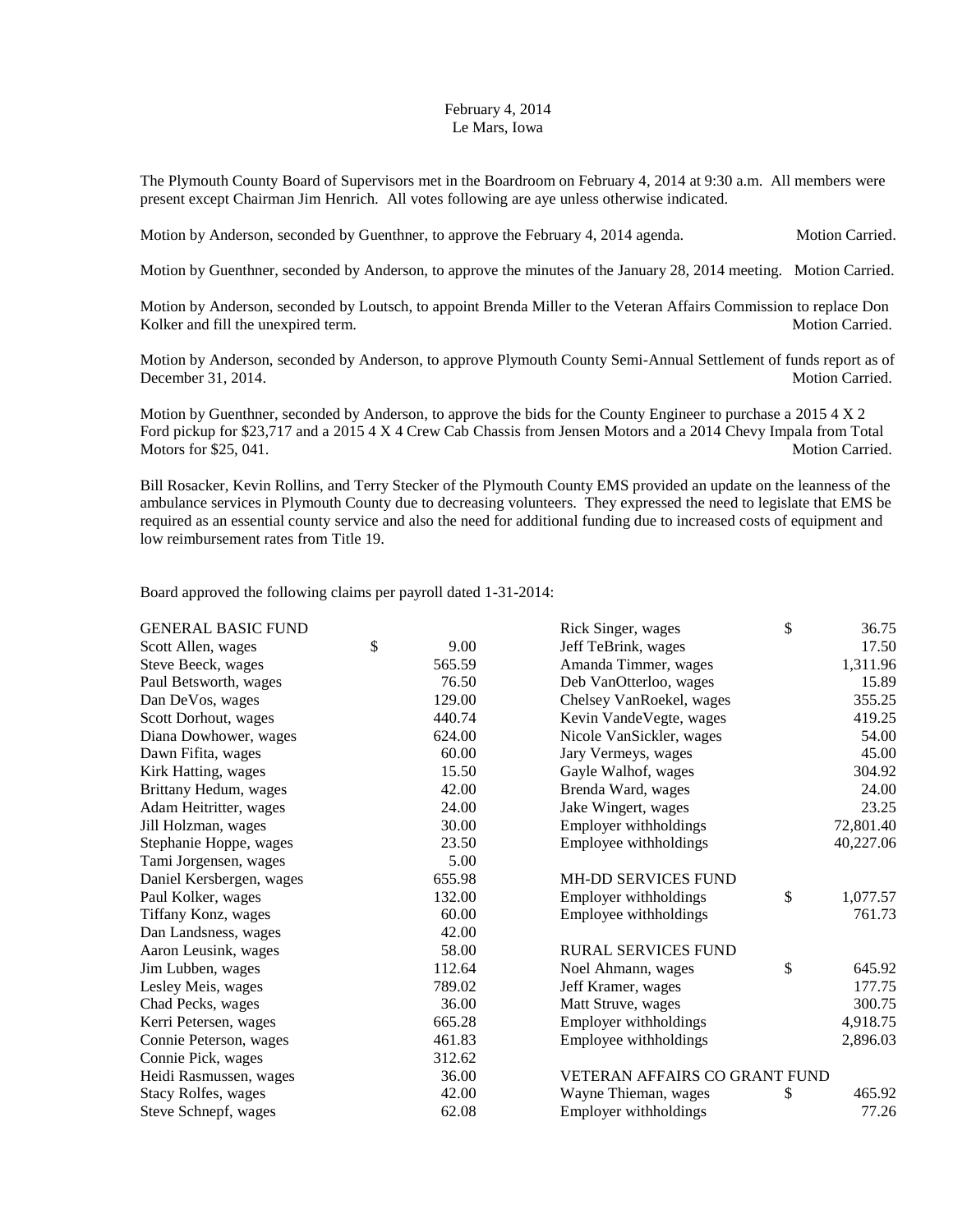| Employee withholdings           |  | 128.69                                        | <b>ASSESSOR FUND</b>                                |    |          |
|---------------------------------|--|-----------------------------------------------|-----------------------------------------------------|----|----------|
|                                 |  |                                               | Employer withholdings                               | \$ | 6,016.50 |
| <b>SECONDARY ROAD FUND</b>      |  |                                               | Employee withholdings                               |    | 3,325.06 |
| Employer withholdings           |  | 16,930.98                                     |                                                     |    |          |
| Employee withholdings           |  | <b>INMATE REIMBURSEMENT FUND</b><br>24.918.72 |                                                     |    |          |
|                                 |  |                                               | Nicole VanSickler, holiday/vacation payout 1,243.97 |    |          |
| LOCAL EMERGENCY MANAGEMENT FUND |  |                                               | Employer withholdings                               |    | 90.54    |
| Employer withholdings           |  | 310.26                                        | Employee withholdings                               |    | 347.14   |
| Employee withholdings           |  | 619.39                                        |                                                     |    |          |

Board approved the following claims per warrant register on 2-4-2014:

| <b>GENERAL BASIC FUND</b>                          |          | Mercy Medical, cultural diversity event \$                         | 10.00     |
|----------------------------------------------------|----------|--------------------------------------------------------------------|-----------|
| Ken Ahlers, health insurance reimb. \$             | 500.00   | Mid-Sioux Opportunity, 2 <sup>nd 1</sup> / <sub>2</sub> allocation | 5,000.00  |
| Akron Hometowner, publications                     | 350.36   | MidAmerican Energy, utilities                                      | 598.43    |
| Alpha Wireless, radio install                      | 220.71   | Moeller Carpet, carpeting                                          | 2,944.40  |
| AmSan, supplies                                    | 188.25   | Shawn Olson, monitors, code lock parts                             | 1,010.64  |
| Aramark, floor mats                                | 203.07   | Perkins, office supplies                                           | 22.97     |
| Autry Reporting, depositions                       | 48.05    | Floyd Pfaffle, trustee meeting                                     | 20.00     |
| Cole Beitelspacher, cell phone allowance           | 60.00    | Carolyn Plueger, depositions                                       | 57.00     |
| Dennis Binneboese, health insurance reimb.         | 10.20    | Ply Co Board of Health, pass thru grants                           | 14,297.30 |
| Byron Blackburn, trustee meeting                   | 20.00    | Ply Co Sheriff, transports                                         | 78.90     |
| Bomgaars, supplies                                 | 48.90    | Ply Co Treasurer, flex benefits reimb.                             | 2,019.81  |
| CBM Food, inmate meals                             | 3,311.90 | Presto-X-Co, pest control services                                 | 155.73    |
| Culligan, water                                    | 95.00    | Quality Inn, lodging                                               | 208.32    |
| Dakota Co Sheriff, service fees                    | 50.16    | Northwest REC, electric                                            | 863.94    |
| Des Moines Stamp, stamps                           | 90.80    | Sherwin Williams, paint                                            | 5.77      |
| Dist III Recorder's Assoc, fees                    | 50.00    | Siouxland Reg Transit, $2nd$ 1/2 allocation                        | 15,750.00 |
| Stacey Feldman, cell phone allowance               | 60.00    | Curt Sitzmann, health insurance reimb.                             | 26.80     |
| Frontier, phone                                    | 752.80   | Sleuth Software, qrtly software payment                            | 3,003.13  |
| Dr. Andrew Geha, medical examiner fees             | 200.00   | Solutions, software/hardware maintenance                           | 3,212.79  |
| Glenn's Copier, supplies & copy count              | 836.75   | Southern Sioux Co RWS, water                                       | 202.95    |
| Jolynn Goodchild, phone, lodging, mileage          | 363.28   | Staples, toner                                                     | 213.94    |
| Greenway Lawn Care, lawn services                  | 691.88   | Jeff TeBrink, health insurance reimb.                              | 289.02    |
| Dr. Sheila Holcomb, medical examiner fees 4,900.00 |          | Total Sales, repairs                                               | 216.79    |
| Iowa Co Recorder's, research/education             | 200.00   | Jessica Trobaugh, postage                                          | 2.80      |
| Iowa D.O.T., salvage certificate                   | 40.00    | Union Co Electric Coop, tower                                      | 131.02    |
| Iowa Dept of Public Safety, IOWA system            | 2,319.00 | Verizon, cell phone & hot spot                                     | 99.59     |
| Iowa Narcotics Officers, membership                | 185.00   | VISA, misc. Sheriff's dept. expenses                               | 341.12    |
| ISAC, registration                                 | 280.00   | Wal-Mart, vehicle supplies                                         | 264.40    |
| Jack's Uniforms, uniform                           | 16.50    | YES Center, infusion cost                                          | 6,000.00  |
| Jo Davies Co Sheriff, service                      | 45.00    |                                                                    |           |
| Bobbi Kellen, health insurance reimb.              | 24.53    | MH-DD SERVICES FUND                                                |           |
| Krista Koster, mapping                             | 585.00   | ISAC, registration<br>\$                                           | 140.00    |
| Trish Kunkel, cleaning services                    | 1,360.00 | Plains Area Mental Hlth, treatments                                | 1,050.00  |
| Lampert Lumber, supplies/materials                 | 1,743.84 | Ply Co Sheriff, transports                                         | 282.72    |
| Sarah Langel, postage                              | 6.11     | Vakulskas Law Firm, legal representation                           | 105.00    |
| LeMars Ambulance, transport                        | 150.00   |                                                                    |           |
| LeMars Pack 'N Ship, shipping                      | 12.01    | <b>RURAL SERVICES BASIC FUND</b>                                   |           |
| LeMars Postmaster, postage                         | 607.00   | Noel Ahmann, postage, mileage<br>\$                                | 103.39    |
| James Lindgren, trustee meeting                    | 20.00    | Frontier, phone                                                    | 3.13      |
| Kerri Ludwigs, health insurance reimb.             | 52.20    | Ply Co Historical Museum, allocation                               | 5,000.00  |
| Mail Services, MV print/postage                    | 703.08   |                                                                    |           |
| Dr. Steven Meis, medical examiner fees             | 300.00   | <b>LOCAL OPTION SALES TAX FUND</b>                                 |           |
| Arnie Meister, health insurance reimb.             | 455.02   | Akron Park, grant<br>\$                                            | 10,000.00 |
| Menards, remodeling supplies                       | 62.45    |                                                                    |           |